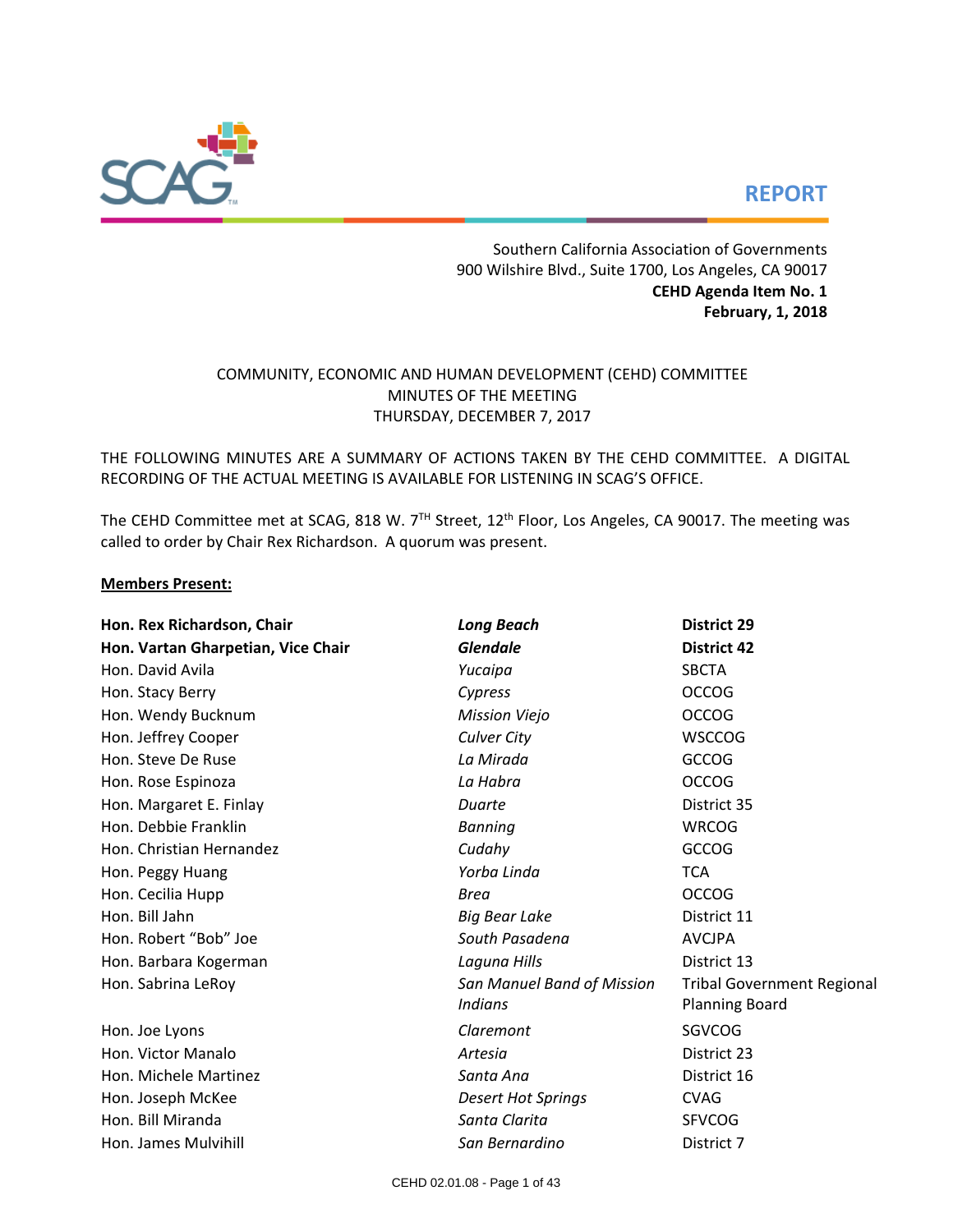| Hon. Steve Nagel              | Fountain Valley              | District 15             |  |  |  |  |
|-------------------------------|------------------------------|-------------------------|--|--|--|--|
| Hon. Sonny R. Santa Ines      | <b>Bellflower</b>            | District 24             |  |  |  |  |
| Hon. Tri Ta                   | Westminster                  | District 20             |  |  |  |  |
| Hon. Mark Waronek             | Lomita                       | <b>SBCCOG</b>           |  |  |  |  |
| Hon. Frank Zerunyan           | <b>Rolling Hills Estates</b> | <b>SBCCOG</b>           |  |  |  |  |
|                               |                              |                         |  |  |  |  |
| <b>Members Not Present</b>    |                              |                         |  |  |  |  |
| Hon. Al Austin, II            | Long Beach                   | <b>GCCOG</b>            |  |  |  |  |
| Hon. Juan Carrillo            | Palmdale                     | North L.A. County       |  |  |  |  |
| Hon. Kerry Ferguson           | San Juan Capistrano          | <b>OCCOG</b>            |  |  |  |  |
| Hon. Bill Hodge               | Calexico                     | <b>ICTC</b>             |  |  |  |  |
| Hon. Anni Marshall            | Avalon                       | <b>GCCOG</b>            |  |  |  |  |
| Hon. Julie Hackbarth-McIntyre | <b>Barstow</b>               | SANBAG                  |  |  |  |  |
| Hon. Edward Paget             | <b>Needles</b>               | SANBAG                  |  |  |  |  |
| Sup. V. Manuel Peréz          |                              | <b>Riverside County</b> |  |  |  |  |
| Hon. Erik Peterson            | <b>Huntington Beach</b>      | District 64             |  |  |  |  |
| Hon. Jim Predmore             | Holtville                    | <b>ICTC</b>             |  |  |  |  |
| Hon. John Procter             | Santa Paula                  | District 47             |  |  |  |  |
| Hon. Paul Rodriguez           | Chino                        | Member-at-Large         |  |  |  |  |
| Hon. Andrew Sarega            | La Mirada                    | District 31             |  |  |  |  |
| Hon. David Shapiro            | Calabasas                    | <b>LVMCOG</b>           |  |  |  |  |
| Hon. Becky Shevlin            | Monrovia                     | SGVCOG                  |  |  |  |  |
| Hon. Donald P. Wagner         | <i><u><b>Irvine</b></u></i>  | District 14             |  |  |  |  |

### **CALL TO ORDER AND PLEDGE OF ALLEGIANCE**

Chair Rex Richardson called the meeting to order at 10:00 a.m. and asked Councilmember Michele Martinez, District 16, City of Santa Ana, to lead the Pledge of Allegiance.

#### **WELCOME NEW MEMBERS**

Chair Richardson welcomed and introduced new CEHD member Councilmember Paul Rodriguez, representing City of Chino.

#### **PUBLIC COMMENT PERIOD**

There were no public comments.

#### **REVIEW AND PRIORITIZE AGENDA ITEM/S**

There was no reprioritization of the agenda.

### **CONSENT CALENDAR**

### **Approval Item**

1. Minutes of the CEHD Committee Meeting – November 2, 2017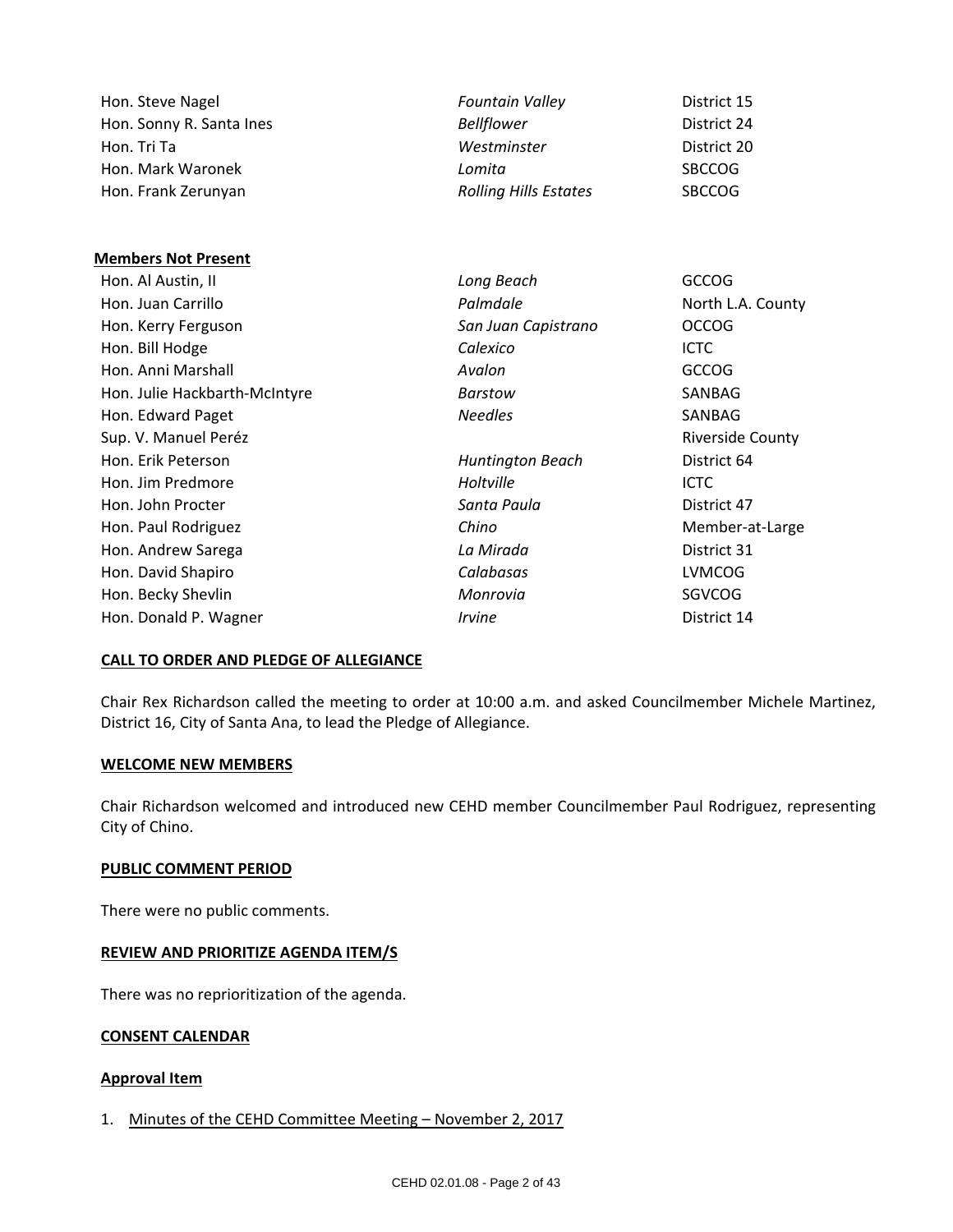### **Receive & File**

- 2. State of California 2017 Climate Change Scoping Plan
- 3. CEHD Committee Topic Outlook Calendar
- 4. 2018 Meeting Schedule of the Regional Council and Policy Committees

A MOTION was made (Jahn) to approve the Consent Calendar. Motion was SECONDED (Bucknum) and passed by the following votes:

- **FOR:**  Avila, Berry, Bucknum, Cooper, De Ruse, Finlay, Franklin, Gharpetian, Hupp, Jahn, Joe, Kogerman, Leroy, Manalo, Martinez, McKee, Miranda, Mulvihill, Richardson, Santa Ines, Ta, Zerunyan.
- **AGAINST:**  None (0).
- **ABSTAIN:**  Nagel (1).

### **INFORMATION ITEMS**

5. Update on the Bottom-Up Local Input and Envisioning Process for the Development of the 2020 Regional Transportation Plan/Sustainable Communities Strategy (RTP/SCS) and Regional Housing Needs Assessment (RHNA)

Chair Richardson introduced the item and asked Kimberly Clark, SCAG staff, to provide background information.

Kimberly Clark, SCAG staff, explained phase two of the RTP/SCS efforts to collaborate for a sustainable future through one‐on‐one engagement with local jurisdiction. This phase commenced October 31, 2017 and will conclude June 2018. Once submitted, local jurisdictions will have time to review the data and provide feedback. Ms. Clark stated the collaboration includes the exchange of data that is hard to obtain and provided a status update on SCAG's efforts and also offered interns to help local jurisdictions with data entry or data refinement needs in an attempt to free up space for review.

Chair Richardson asked questions regarding the participation of the jurisdictions and how many jurisdictions end up submitting the data that is required. Ms. Clark responded participation varies depending on the item type but is roughly around 195 to 197 and that all jurisdictions submitted data on at least one of the items. Additionally, Chair Richardson asked if obtaining this information required any political leadership from regional councilmembers. Ms. Clark responded that political leadership was required for local jurisdictions where it was challenging to identify the appropriate contact person.

Discussion ensued and members inquired about how the greenhouse gas reduction is calculated with regards to the creation and recycling of vehicles; members inquired about the level of experience the interns sent to help local jurisdictions will have and if they will be provided with training; members asked about the level of sensitivity the state shows in response to local definitions of growth. Ms. Clark responded and highlighted the success of the internship program at SCAG and assured members interns are qualified to assist local jurisdictions because the program model is tiered off the GIS services program and she mentioned the partnership with CARB and how the methodologies are developed through this partnership.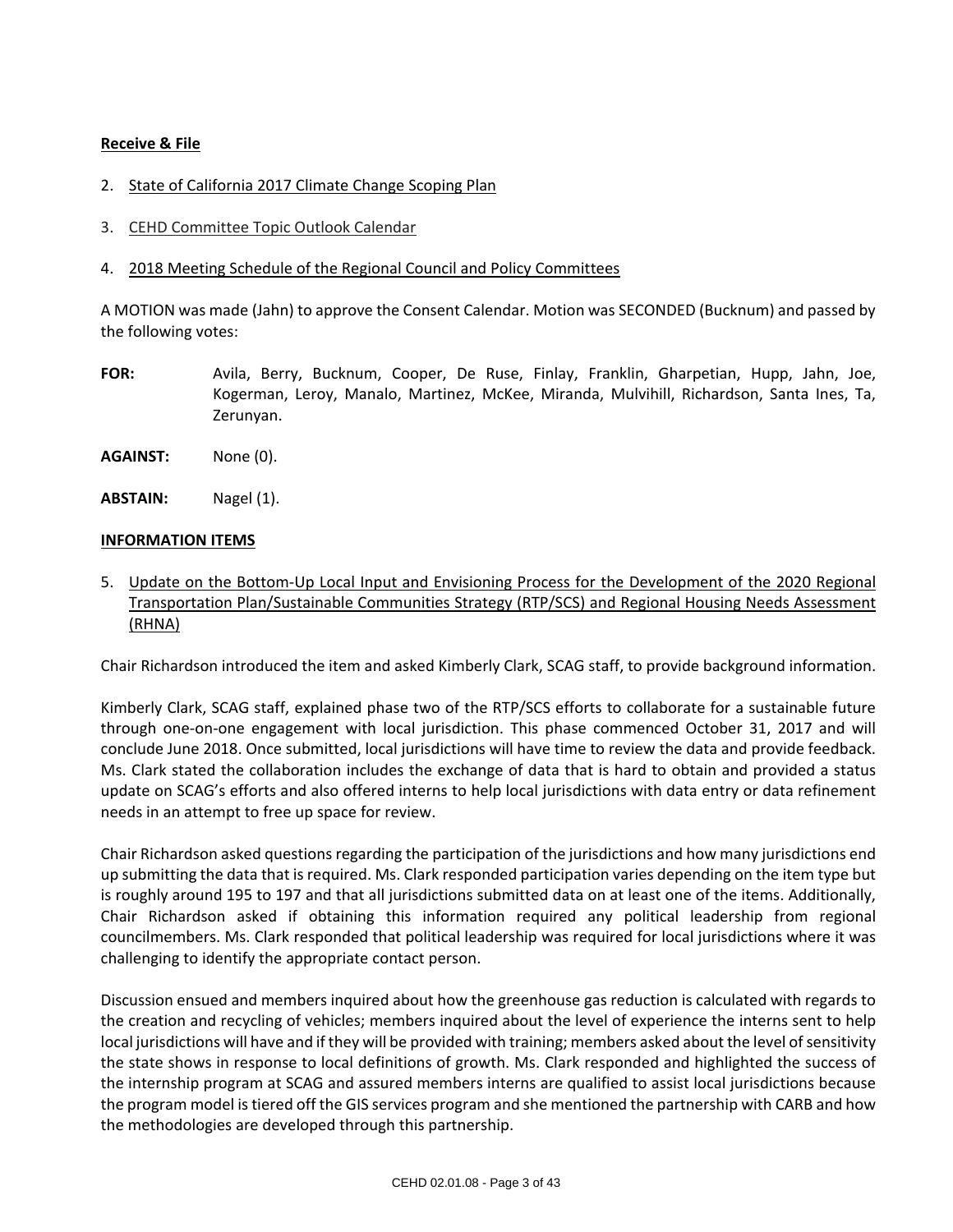### 6. General Plan Data/Map Tool for Local Jurisdictions: Pilot Program for City of Santa Ana

Chair Richardson introduced the item and asked Tom Vo, SCAG staff, to provide background information.

Tom Vo, SCAG staff, reported the data map tool for local jurisdictions featuring the pilot program of City of Santa Ana. He highlighted SCAG's efforts in updating outdated general plans with new regulation in accordance with Senate Bill 1000 and providing technical assistance to those cities. He also demonstrated a view of the interactive platform.

Chair Richardson asked a question regarding the application's availability timeline for both the City of Santa Ana and other cities. Mr. Vo stated SCAG staff are working alongside City of Santa Ana to develop and refine the tool and may be available sometime next year.

Councilmember Debbie Franklin, City of Banning, WRCOG, asked about the repercussions if a community does not include Senate Bill 1000 in their plan. Mr. Vo responded the current regulation mandates that communities with disadvantaged communities, defined by the CalEPA, must include EJ related goals and policy objectives in the general plan update.

Members inquired about how robust the tool is and how this tool can help identify and assist disadvantaged neighborhoods within a community to better assist them in a direct manner; members asked whether the Housing and Urban Development will use this tool rather than theirs once they can get down to the neighborhood level. Mr. Vo responded the tool is very robust and will include capabilities to identify disadvantaged neighborhoods and that this tool compiles all necessary data so the plans can be updated on one platform.

### 7. Education and Career Partnerships with Local Communities

Chair Richardson introduced the item and asked the speakers, Terry Carbone, Mark Taylor, and Randall Lewis to provide background information.

The speakers discussed opportunities that local jurisdictions and schools can work to establish partnerships to forge together around education and shared a video highlighting the Long Beach College Promise, its importance, and the importance of local government and city officials understanding and engagement in outreach opportunities for cities.

Councilmember Barbara Kogerman, City of Laguna Hills, District 13, asked what percentage is the 16,000 participants represented of the graduating class. The panel responded that about 78% of the graduating class of Long Beach Unified go to school during their first year and of those, 50% go to Long Beach City or Long Beach State. Additionally, she asked if the program is attracting employers or simply assume it is and if those students are finding affordable housing. Lastly, she asked if student's progress was being tracked. The panel responded that yes, the progress has been tracked since the onset of the program.

Councilmember Joe Lyons, City of Claremont, SGVCOG, asked a question regarding cost sharing and whether they are redirecting existing assets to focus on a single program and how much is offset by the partnerships. The panel responded that each institution absorbs the cost in their operating budget.

Councilmember Peggy Huang, City of Yorba Linda, TCA, asked about the graduation rate, whether the students are being fit with the right college for their needs, and the retention rate once the students need to pay for college on their own. The panel responded the goal is college preparedness regardless of the selected college and encouragement for the students to look at other colleges as well.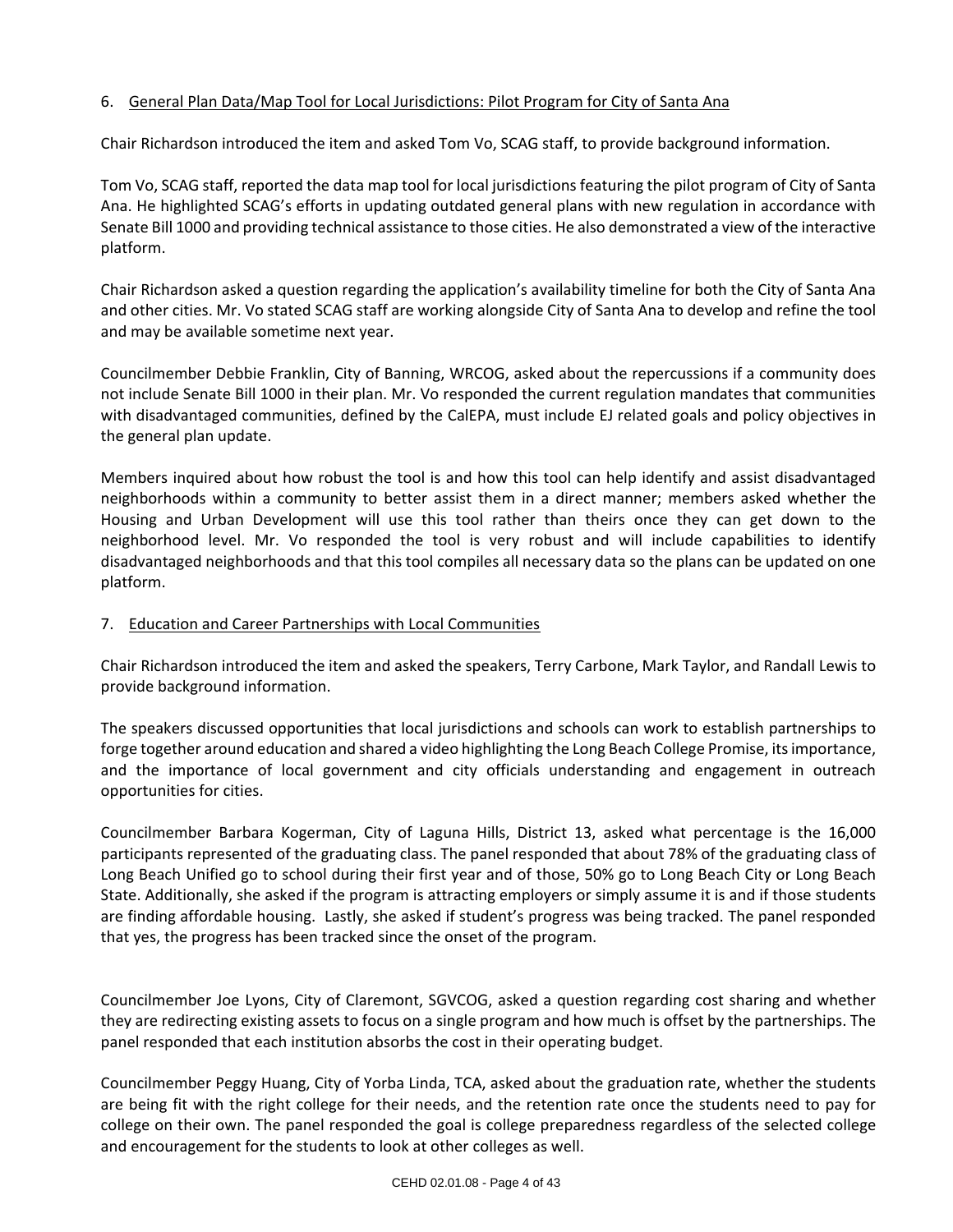Councilmember Mark Waronek, City of Lomita, SBCCOG, asked if there is a program to support upcoming fields that foreshadow staffing needs. The panel responded that established internships and efforts will continue catering to these fields.

### **CHAIR'S REPORT**

There was no report.

### **STAFF REPORT**

There was no report.

#### **FUTURE AGENDA ITEM/S**

There were no future agenda items.

#### **ANNOUNCEMENT/S**

#### Retirement of SCAG Staff

Chair Richardson announced that Jane Embry will be retiring from SCAG and thanked her for her service and dedication.

Chair Richardson announced the next meeting of the Regional Council is scheduled for Thursday, February 1, 2018 at the Wilshire Grand Center, 900 Wilshire Boulevard, Los Angeles, California 90017.

### **ADJOURNMENT**

There being no further business, Chair Richardson adjourned the CEHD Committee meeting at 12:00 p.m.

[MINUTES ARE UNOFFICIAL UNTIL APPROVED BY THE CEHD COMMITTEE]

//